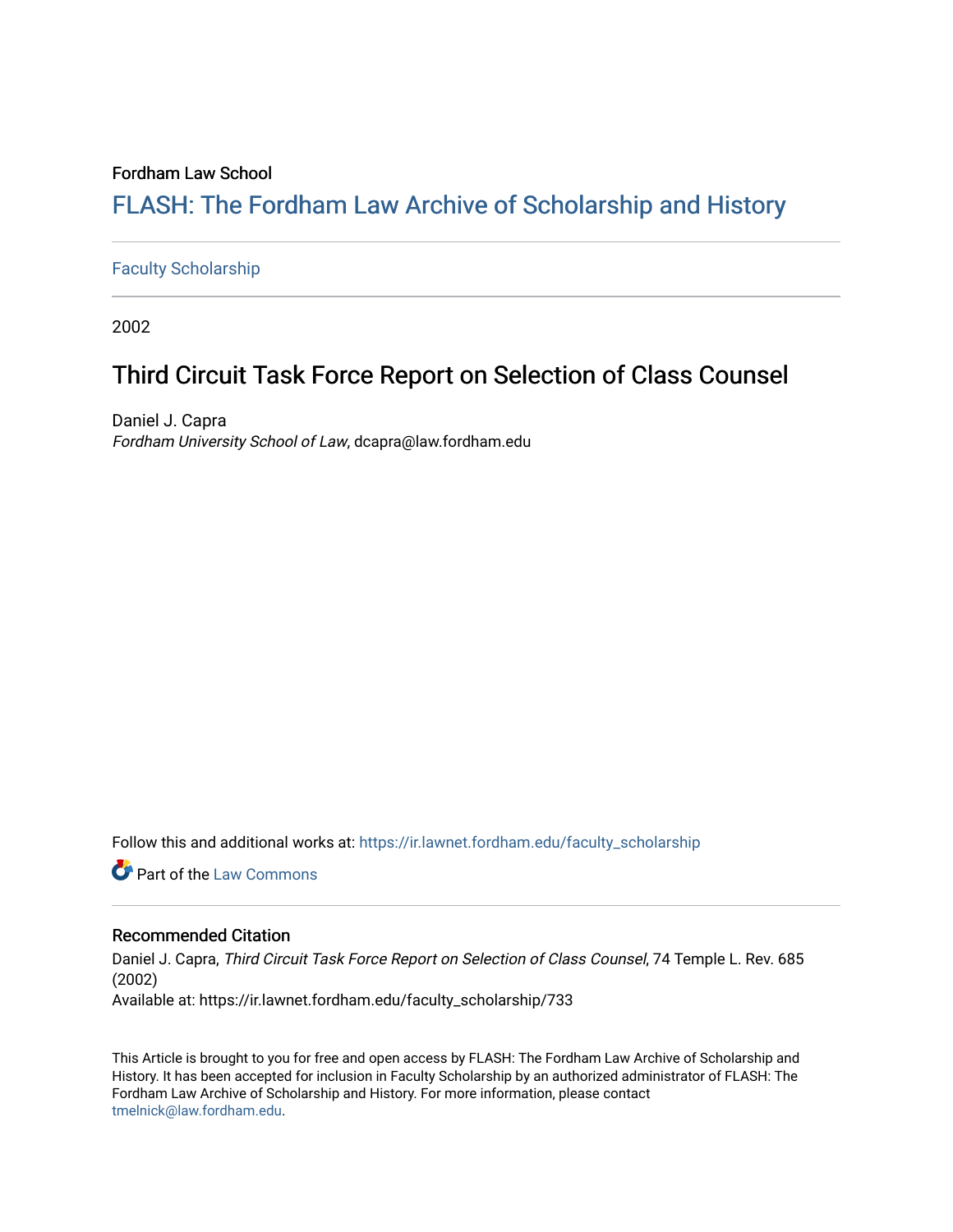# **TEMPLE LAW REVIEW**

© 2001 TEMPLE UNIVERSITY OF THE COMMONWEALTH SYSTEM OF HIGHER EDUCATION

**VOL. 74 NO. 4 WINTER 2001**

## **FOREWORD**

### **THIRD CIRCUIT TASK FORCE REPORT ON SELECTION OF CLASS COUNSEL**

*Chief Judge Edward R. Becker*

By November 2000, I had become aware that a number of respected U.S. District Judges were selecting class counsel through a bidding process, with apparent success in lowering counsel fees and thus achieving greater benefits for the class. However, I also noted that many respected judges and lawyers had opined that the bidding process was flawed in concept and practice; that it presented professional responsibility problems; and that the conventional method of selection of class counsel—at the discretion of the assigned judge was preferable. I began to ruminate about the plight of a newly minted district judge assigned a big class action case. It seemed to me that he or she would face a quandary in deciding whether to select class counsel by auction or by the conventional method. I surveyed the literature but found neither an empirical study of the bidding process nor any normative evaluation of the competing methodologies. I therefore resolved to form a Task Force to analyze the various methods of selection of class counsel and to prepare a report that would evaluate them for the benefit of the bench and bar. This report would identify salient considerations and relevant factors for judges to weigh in assessing whether, or when (if at all), the bidding method is most apt.

Fortunately, I was able to persuade two of the finest lawyers in the nation, Professor Stephen A. Saltzburg of George Washington University Law School and Gregory P. Joseph of the New York City bar, to co-chair the Task Force. I was also able to enlist thirteen other lawyers, judges and academics of enormous ability, experience and judgment to serve as Task Force members. The members were selected with a view to balance, and included both plaintiffs' and

**<sup>\*</sup>** Chief Judge, United States Court of Appeals for the Third Circuit.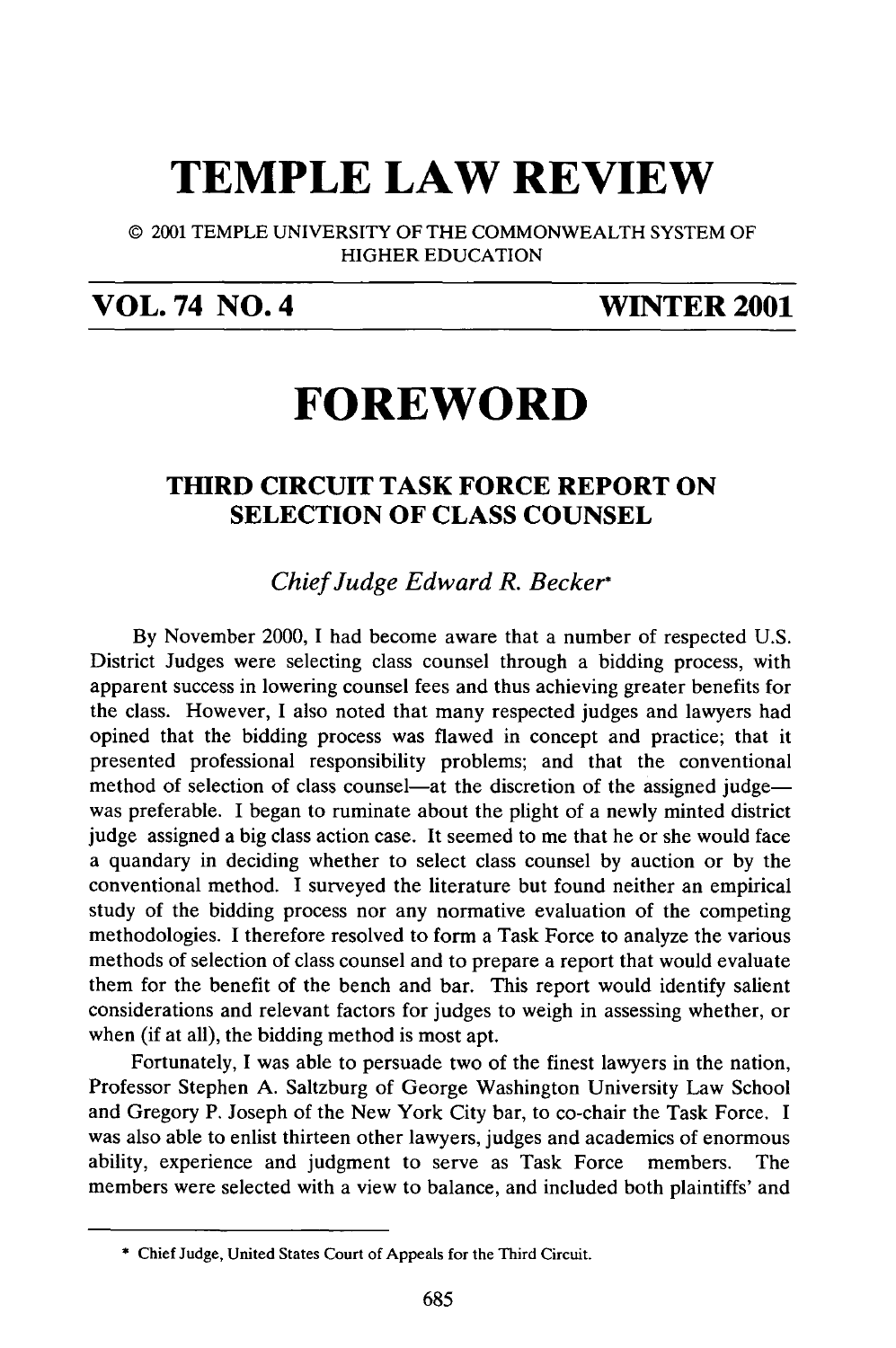defendants' lawyers, non-litigators who were expert on the economics of law practice, in-house counsel, and state and federal judges. The plaintiffs' lawyers on the Task Force included some who had bid successfully, some who had bid unsuccessfully, and some who have not been involved in bidding. I was also fortunate in persuading Professor Daniel Capra of Fordham Law School, one of the best and brightest members of the legal academy, to serve as the Reporter for the Task Force, and the extremely able Professor Eleanor W. Myers of Temple Law School to serve as the Associate Reporter.

My plan was for the Task Force to elicit comment from a wide array of lawyers, judges, and scholars throughout the nation, to hold hearings, and to write a draft report that would be subject to comment and criticism at the Third Circuit Judicial Conference in Philadelphia in November of 2001. The plan was fully implemented. The commentors and critics included the members of the bar, academy, and judiciary with the most experience in the area. The array was truly impressive, and the comments at the Judicial Conference extremely incisive. All of these submissions were weighed and balanced by the Task Force in preparing the final report.

The end product speaks for itself. While it is not the function of a "foreword" to evaluate it—others have done so—I will at least opine that I find the Report to be extremely impressive. More importantly, it has fulfilled its purpose-it has exposed every facet of the problem, and amply informed the judgment of all who will confront it. It has accomplished within a year what would have taken ten years or more for jurisprudence and scholarship to develop. I extend my thanks to the Task Force, its Chairs and Reporters, and to all who made submissions that informed its judgment. I also extend my thanks to the Editors of the Temple Law Review for making the report available to the legal community at large and for the symposium in this issue, which airs conflicting views as to the Task Force's conclusions.

Out of excess of caution, I conclude with a disclaimer. The Task Force Report, while done under the aegis of the Third Circuit, does not constitute Third Circuit law. Indeed, no panel of the Court is bound by any of its conclusions. Concomitantly, it is intended to inform but not to cabin or stifle the judgment of any Court dealing with the issue. I acknowledge that some may not be persuaded by the Task Force Report. Rather it is offered as a contribution to the administration of justice in the Third Circuit and throughout the nation. I hope that history will record that it has served that end.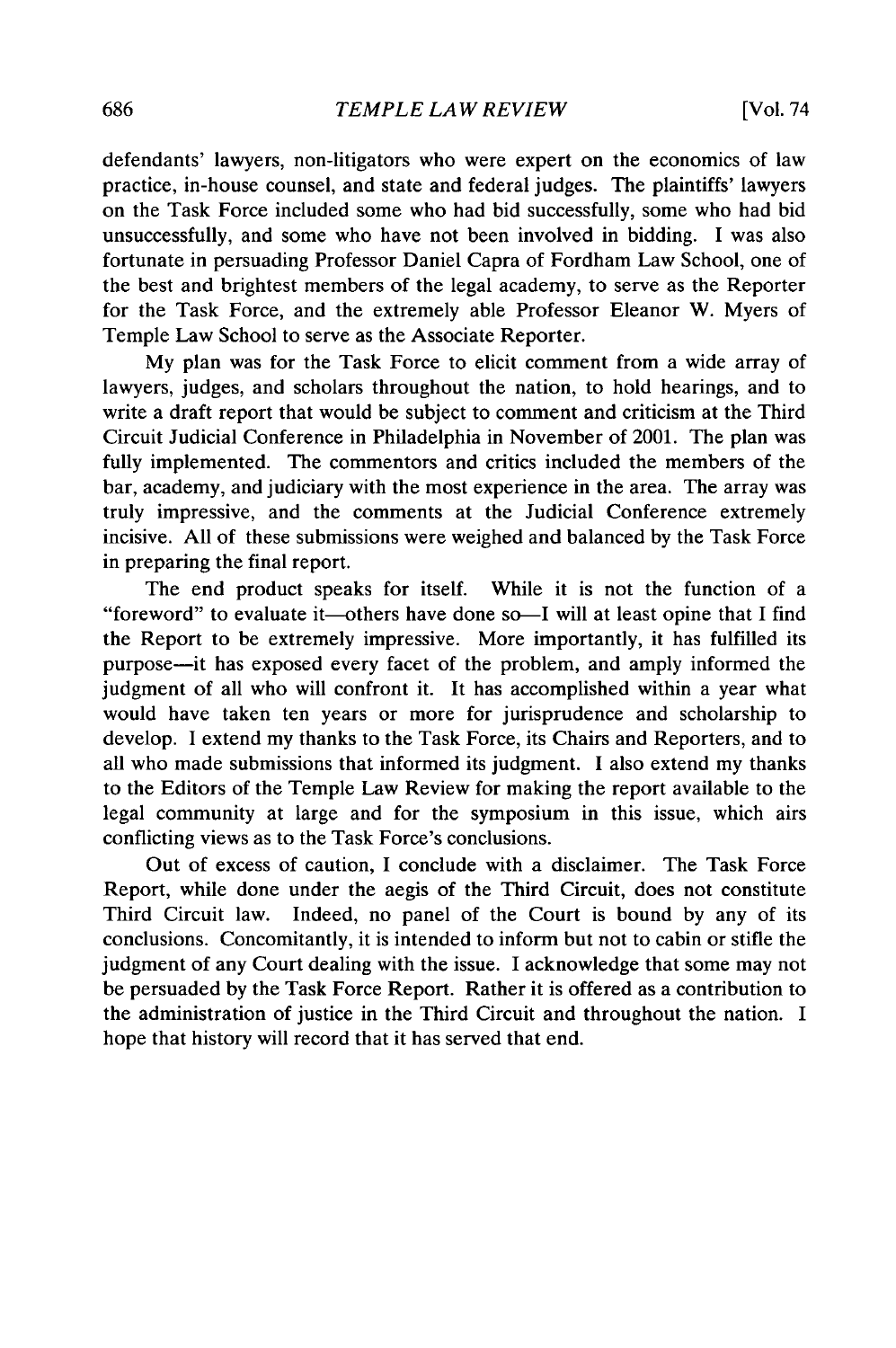$\sim 10^{-1}$